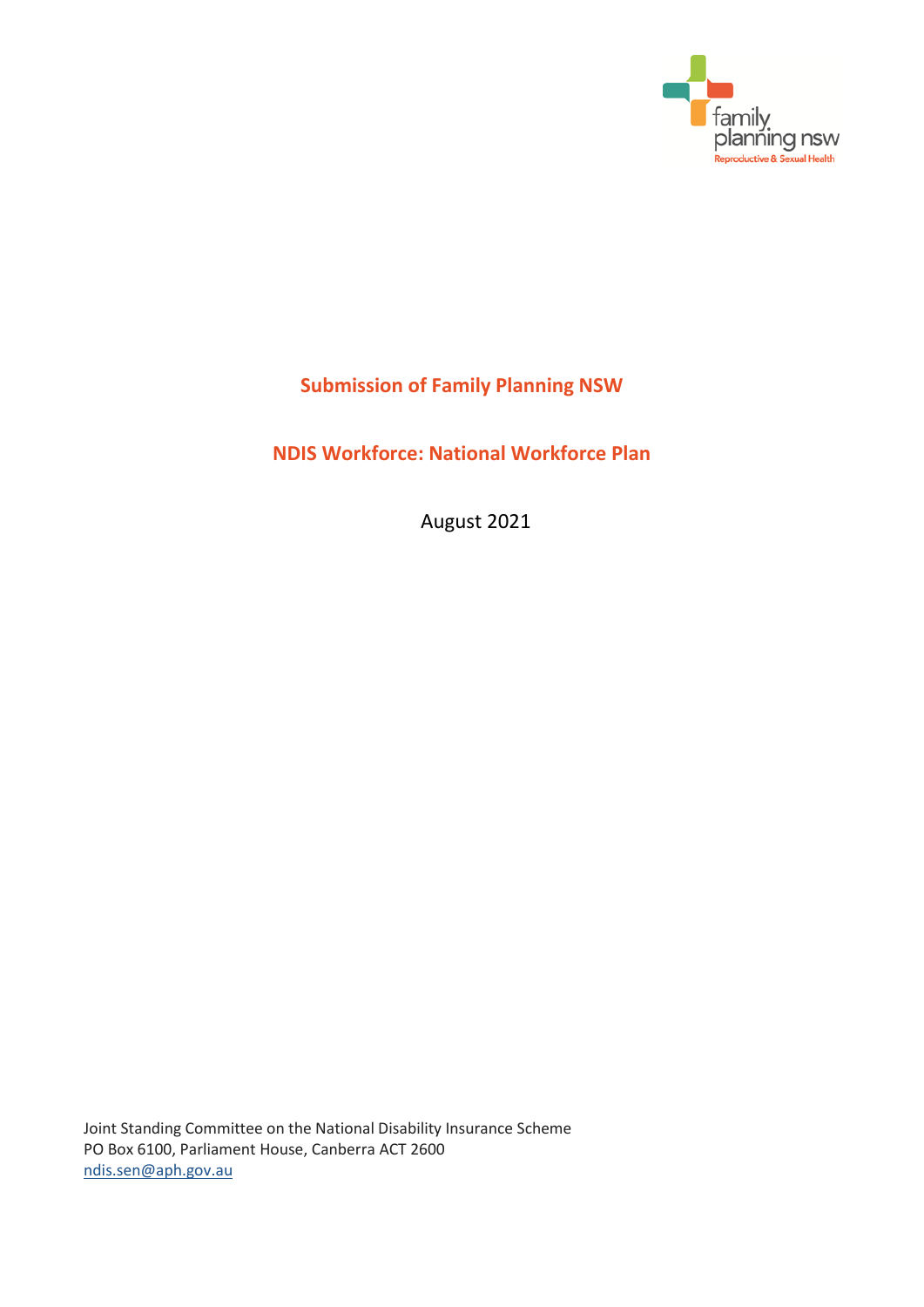Family Planning NSW welcomes the opportunity to make a submission to the Joint Standing Committee on the National Disability Insurance Scheme regarding the 'NDIS Workforce: National Workforce Plan'.

The submission focuses on the current ability of the National Disability Insurance Scheme (NDIS) workforce to provide holistic sexuality and relationship support to people with disability and builds on our previous submissions to the Joint Standing Committee including our 2017 submission 'Transitional arrangements for the NDIS', our 2019 and 2020 submissions 'General issues around the implementation and performance of the NDIS' and 2020 submission 'NDIS Workforce'.

# **About us**

Family Planning NSW is the leading provider of reproductive and sexual health services in NSW and Australia. Our mission is to enhance the reproductive and sexual health and rights of our communities by supporting all people to have control over and decide freely on all matters related to their reproductive and sexual health. We have been operating for over 95 years, working with communities across NSW, including in regional, rural and remote areas.

We have significant experience in the provision of reproductive and sexual health information and services. We provide more than 31,000 clinical occasions of service to clients annually, information and health promotion activities to communities, and best practice education and training in reproductive and sexual health for health professionals, educators, disability support workers and welfare professionals.

Family Planning NSW has been delivering targeted services to people with disability and those who support them for over 35 years, including clinical services, health promotion and professional education. As a registered provider under the NDIS, we provide sexuality and relationship support and education via psychology services to people with disability, face to face through our Newcastle clinic, and via telehealth statewide.

We firmly believe in the right of all people to make decisions about their own body and relationships, and the right of all people to live without violence, abuse, neglect and exploitation. However, the evidence is clear that people with disability are much more likely to experience violence, particularly sexual violence, compared to people without disability.(1)

# **Recommendations**

Family Planning NSW recommends that:

- 1. the National Disability Insurance Agency (NDIA) prioritises and improves the consistency and quality of sexuality and relationship support the NDIS workforce and wider disability sector provides to people with disability
- 2. the NDIA increases the availability and accessibility of sexuality and relationship services for people with disability, particularly in regional and remote areas
- 3. the NDIA increase governance and requirements to ensure NDIS funded organisations provide sustainable employee care and conditions to support skill development and staff wellbeing which will ultimately improve quality of participant supports received
- 4. the NDIA provides funding for professional development and training opportunities for the NDIS workforce, including in the areas of sexuality and relationships
- 5. the NDIA foster a multi-sectoral approach to training between the NDIA, VET sector and disability organisations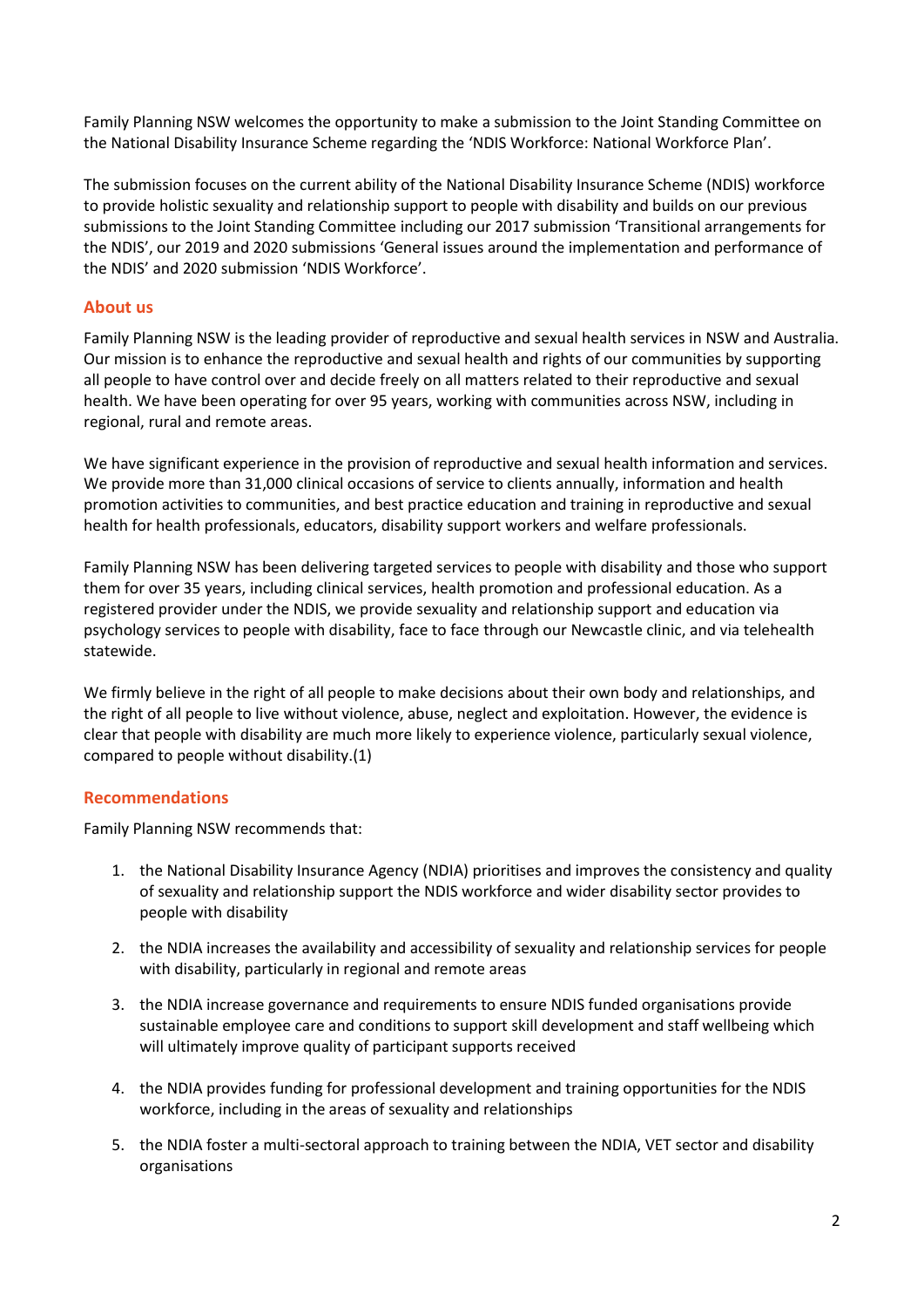6. the NDIA provides clearer guidance for the NDIS workforce and wider disability sector about the kinds of services that can be obtained as part of sexuality and relationship support, in the form of a policy document.

# **Key points**

In previous submissions, Family Planning NSW has stated its deep concern about the capacity and capability of the current NDIS workforce, and wider disability sector, to provide best practice holistic sexuality and relationship support to people with disability. It is well established that lack of provision of sexuality and relationship support places people with disability at greater risk of violence, exploitation, abuse and neglect as well as poorer reproductive and sexual health outcomes than people without disability.

While we are pleased to see the recently released *National Workforce Plan (the Plan)*, we are concerned that the Plan does not address the importance of sexuality and relationship support provision to NDIS participants, nor specifically address access to sexuality and relationship professional development for NDIS workers.

Our key points, in relation to the inquiry *Terms of Reference*, are outlined below.

## **a) The current size and composition of the NDIS workforce and projections at full scheme**

Family Planning NSW is pleased to see the Plan commit to building a competent, diverse and skilled workforce, as well as acknowledge the workforce is currently functioning at a reduced capacity. As stated in the Plan, approximately 450,000 NDIS participants receive support from approximately 270,000 workers. Disability support workers have a high turnover rate given the diverse and complex needs of participants and the physical, social and emotional requirements of the role. We are concerned that the Plan does not clearly state how the Government will guarantee the NDIS attracts the stated 83,000 additional workers, required by 2024, to ensure supply meets demand. If demand outweighs supply, people will experience diminished choice, control and quality of supports which can put them at risk of poor health outcomes.

Sexuality and relationship support spans a broad range of topics including building capacity to manage puberty changes, comprehensive sexuality education, supporting healthy relationship and identity development, and advocacy for rights. The provision of sexuality and relationship support include disability support workers providing a person with resources or information, making a referral to a service and supporting access to the service. With appropriate training, sexuality and relationship support for people with disability can be provided by a range of support people including sexuality educators, clinical and allied health workers, disability support workers, teachers and informal carers.

There is limited access to sexuality and relationship and specialised sexuality therapeutic supports in disability services under the NDIS, which is due to the limited number of specialised services available. This is especially the case in rural, regional and remote areas where there is very little access to specialised sexuality and relationship support for people with disability and training for workers. The limited availability of support increases vulnerability to poor reproductive and sexual health outcomes, violence, exploitation and abuse. Women with disability are twice as likely to report sexual violence over their lifetime than women without disability. Similarly, men with disability are 2.6 times more likely to report sexual violence compared to men without disability.(2)

Additionally, we are concerned about the quality and availability of sexuality and relationship support being provided to people with disability by the NDIS workforce and wider disability sector under the NDIS. The NDIS relies heavily on a skilled workforce, competent to meet the needs of participants,(3) however, the workforce does not currently have the skills required to meet their complex sexuality and relationship support needs, nor access to adequate training and organisational support.(4)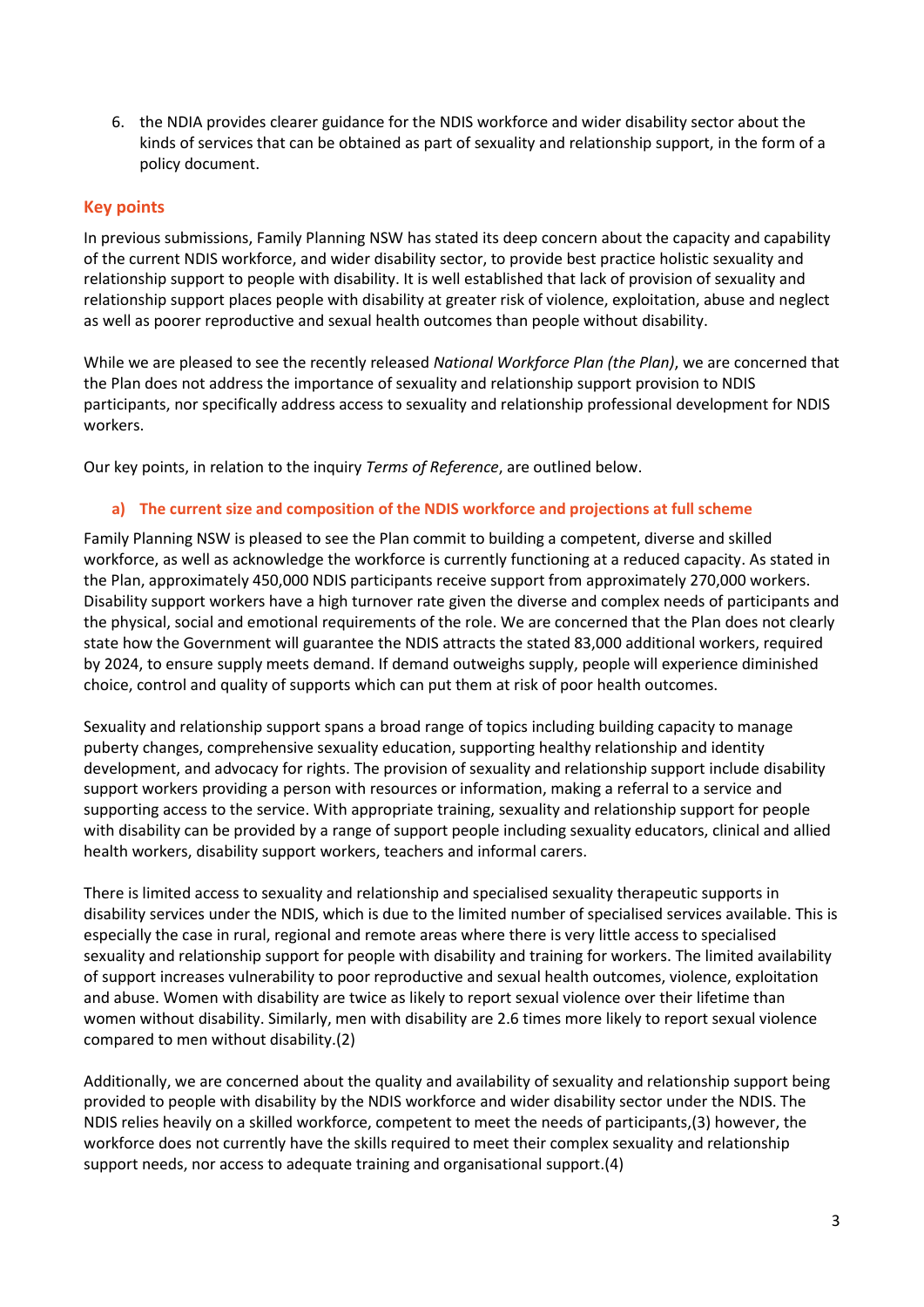In NSW there are 11 locations where sexuality educators, counsellors and psychologists who have experience in supporting people with disability with more complex sexuality matters (including our Sexuality and Disability Service in Newcastle) offer services, however, the majority are located in the Sydney metropolitan region. We are aware of significant waitlists for each of these services which demonstrates the need for a more robust NDIS workforce in this area. Additionally, we understand that there are similar circumstances in other Australian states. We encourage the Government to include the importance of specialised NDIS workers, including psychologists and counsellors who are trained to provide sexuality and relationship support, within the Plan.

All members of the NDIS workforce and wider disability sector should be able to provide consistent, quality sexuality and relationship support, information and/or referral to people with disability. In 2019, Family Planning NSW conducted a needs assessment to investigate sexuality support provision from the perspective of disability sector workers across NSW. Of specific interest were the experiences of individual workers in providing sexuality support to people with disability as well as systematic factors impacting the provision of sexuality support within disability services. Of concern, our 2019 *Disability Needs Assessment* found that 50% of respondents did not consider providing sexuality and relationship support was part of their role.(4) As a result, people with disability may not receive the sexuality and relationship support, information and education they require, leading to poorer reproductive and sexual health outcomes and higher vulnerability to abuse.

There is significant need for the NDIS workforce to reflect the needs of NDIS participants, including their relationship and sexuality support needs. An understaffed, under-skilled and non-specialised workforce is unable meet the specific needs of people with disability.

**Recommendation:** the National Disability Insurance Agency (NDIA) prioritises and improves the consistency and quality of sexuality and relationship support the NDIS workforce and wider disability sector provides to people with disability.

**Recommendation**: the NDIA increases the availability and accessibility of sexuality and relationship services for people with disability, particularly in regional and remote areas.

# **b) Challenges in attracting and retaining the NDIS workforce, particularly in regional and remote communities**

Evidence shows that disability support workers and other members of the NDIS workforce, experience high rates of workplace stress and burnout which contributes to a high turnover rate of employees.(5, 6) These factors, accompanied by limited access to professional development, reduced staff support and ambiguity regarding the scope of disability support workers' roles, make it challenging to attract and retain workers to the NDIS workforce.(5, 6)

Research suggests that in order to reduce the impact of burnout on the workers, organisations should look to address employee workload and staffing ratios, provide increased staff support and training in a wide variety of areas, and provide greater clarity on the expected scope of work of NDIS staff.(6, 7) Greater acknowledgement of the importance of the NDIS workforce along with improved understanding of the benefits of working in the care and support sector, as highlighted in the Plan, is needed to attract skilled potential NDIS workers. Investment in career support and training of workers under the NDIS is also needed. Further, a culturally safe and responsive approach is particularly needed in regional and remote communities in regard to recruitment and retention.

**Recommendation:** the NDIA increase governance and requirements to ensure NDIS funded organisations provide sustainable employee care and conditions to support skill development and staff wellbeing which will ultimately improve quality of participant supports received.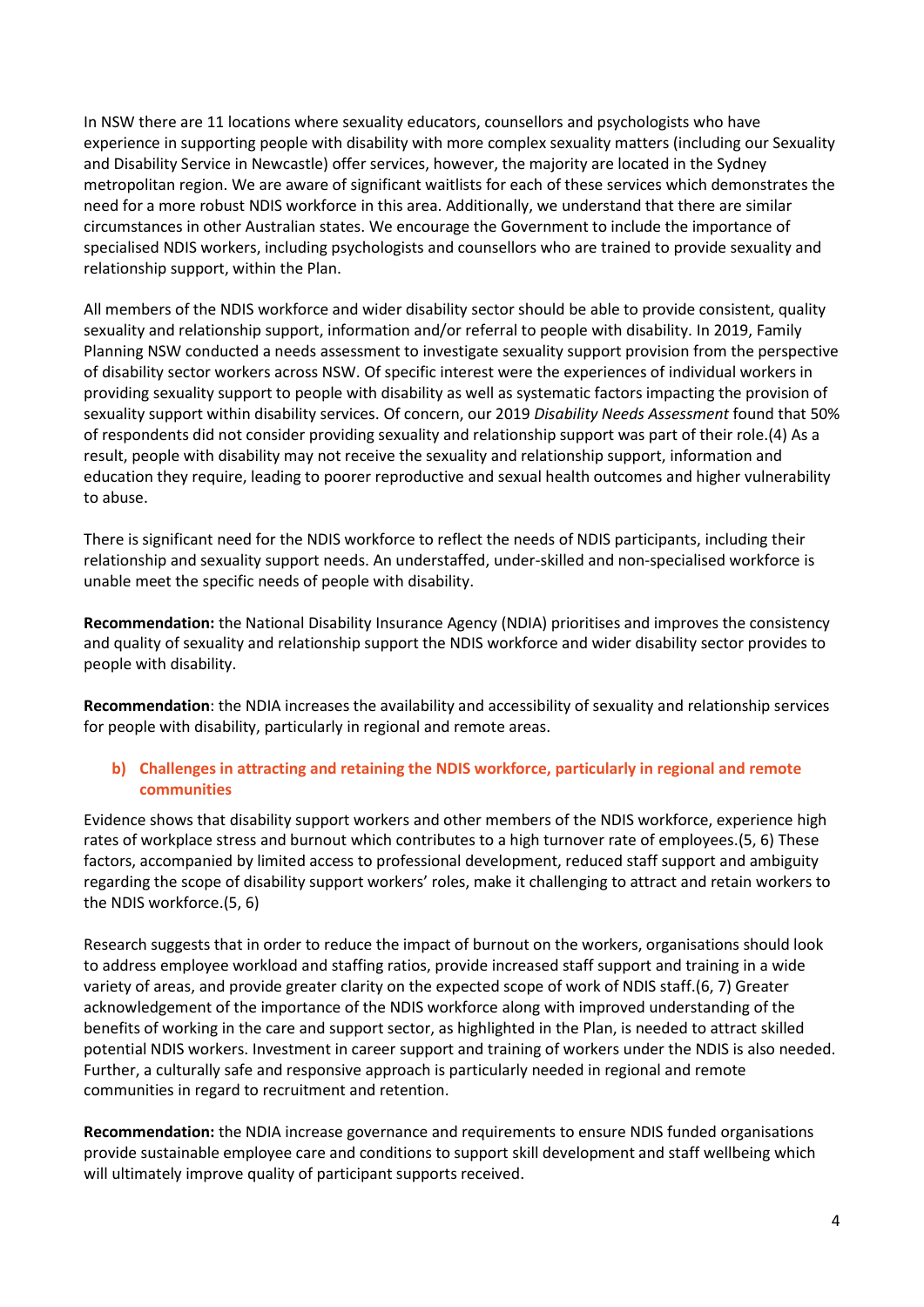# **c) The interaction of the NDIS workforce needs with employment in adjacent sectors including health and aged care**

It is well recognised that all professionals, no matter their working sector, require ongoing and continuous professional development to ensure best practice service provision. Research shows that NDIS workers receive inconsistent on the job training with many workers disinterested in completing 'traditional and generic' qualifications.(6) Workers prioritise specific training that is relevant to their role to upskill, however, training often has limited recognition across the broader sector.

The NDIS funding model has had a significant and negative impact on professional training around disability and sexuality and relationship support within the sector. Due to the lack of funding for training and professional development, we are concerned about the implication for workers' ongoing professional development and currency of skills, particularly in an increasingly casualised workforce. Since the rollout of the NDIS, there has been a marked decrease in course enrolments by the disability sector. Our 2019 *Disability Needs Assessment* found that only 45% of respondents were confident in providing sexuality support, and only half felt that they had the skills required to provide this support.(4) The *Disability Needs Assessment* also reported that NDIS service providers found it increasingly difficult to support workers to access training due to limited funds available to support professional development.(4) Where an NDIS workforce member wants to further their learning, they often have to access training at their own time and cost. Further, our needs assessment found that that the majority (69.2%) of the 45 respondents had not completed any formal sexuality and disability training.(4)

There are clear pathways, courses and opportunities for professional development within adjacent sectors, including education, health and aged care. Professional development completion is compulsory, in most settings, and is recognised under a governing body. Greater access to, and recognition of professional development within the disability sector is required. One such way to do this, as stated in the Plan, is the development of micro-credentials so that workers can learn and further develop their on the job skills while working towards a recognised qualification. Consideration of a governing body to assess relevant courses as part of the 'micro-credentialing program' is required.

The inconsistent nature of in-service training, accompanied by the fact there are currently no minimum qualifications required to work under the NDIS demonstrates the need for a clear qualification pathway to ensure quality of care for NDIS participants. Additionally, there should be a clear pathway and expectation that NDIS workers participate in cultural responsiveness training and certification to ensure the services they provide are culturally safe for Aboriginal and Torres Strait Islander peoples as well as people from culturally and linguistically diverse backgrounds.

**Recommendation:** the NDIA provides funding for professional development and training opportunities for the NDIS workforce, including in the areas of sexuality and relationships.

**Recommendation:** the NDIA foster a multi-sectoral approach to training between the NDIA, VET sector and disability organisations.

## **d) Any other related matters**

## **Development of an NDIA sexuality policy**

The NDIS system is complex and often confusing to navigate particularly for people with intellectual disability and low literacy levels. As an NDIS service provider, we continue to hear of confusion and are regularly requested to provide information around what sexuality and relationship supports can be funded for participants to access, and the correct codes to use for those supports. Disability workers, support people and NDIS participants are often unaware that sexuality and relationship support can be incorporated into NDIS plans as participant goals - and without these goals, funds are not allocated to provide support.